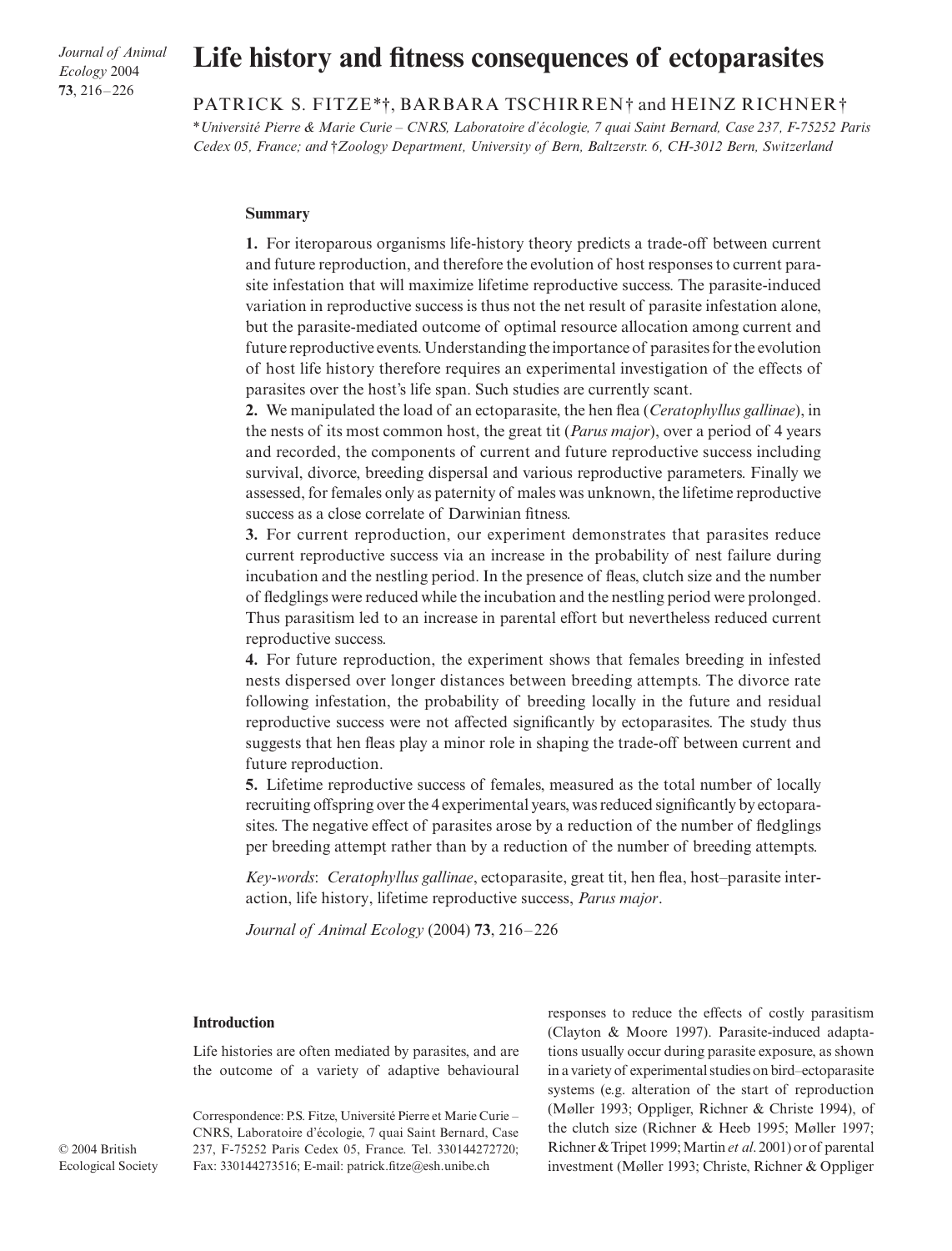1996a; Tripet & Richner 1997). In iteroparous species parasite-induced behavioural changes may even occur after parasite infestation and several studies show that previous parasite exposure can lead to reduced parental survival or resource allocation to future reproduction (Perrin, Christe & Richner 1996; Clayton & Moore 1997; Richner & Tripet 1999). On the other hand, parental effort may be adjusted to the reproductive value of offspring (e.g. Schaffer 1974; Møller 1997) and thus reduced in ectoparasite presence. As a trade-off between current and future reproduction is predicted (Stearns 1992; Roff 1992), parents with reduced current investment should consequently invest more into future reproduction.

The parental decision to compensate for the effects of the parasites on current reproduction depends on the fitness function that links current and future reproductive success to current effort (e.g. Schaffer 1974; Perrin *et al*. 1996). These functions are not known for most host–parasite systems but current evidence suggests that hen flea-infested great tits should increase current reproductive effort (Perrin *et al*. 1996). Thus the estimation of parasite-induced fitness reduction requires an experimental assessment of the effects of parasites on both current and future reproductive success, and in particular the measuring of lifetime reproductive success as a close fitness correlate.

In an experiment over 4 subsequent years we studied short- and long-term effects of the nest-based haematophagous hen flea (*Ceratophyllus gallinae* Schrank) on its natural host, the great tit (*Parus major* L.), a small hole-nesting passerine (Gosler 1993). Finding an optimal design for the investigation of host–parasite interactions is not obvious (Møller 1989; Lehmann 1993). On one hand, results of non-manipulative studies cannot be interpreted properly; on the other hand, manipulating parasites in a natural way is difficult, as direct manipulation of parasites may interrupt the natural parasite dynamics, life cycles (Møller 1989) and the natural selection acting on the parasites. This can lead to over-estimation or under-estimation of the harmfulness of parasites depending on the timing (Lehmann 1993) and on the virulence of the parasites applied. We therefore estimated the effects of ectoparasitic hen fleas by using an experimental design that combines both approaches: natural immigration and experimental infestation.

#### **Materials and methods**

#### EXPERIMENTAL PROCEDURES

The effect of ectoparasites on adult great tits (*Parus major*) was investigated by an experimental 4-year study in the Forst, a forest near Bern (Switzerland 46°54′ N ,7°17′ E/46°57′ N, 7°21′ E). In December 1996 12 study plots, each consisting of a grid of  $8 \times 4$  geometrically arranged nestboxes (referred hereafter to as the plot design) were installed. All nestboxes were cleaned

and lined with 30 g of dry heat-treated moss. To create infested and uninfested study areas each plot was, in January 1997, split into two patches consisting of  $4 \times 4$ nestboxes each, and patches were assigned randomly to one of two treatments. In the uninfested patches the nest material of each nest was heat-treated in a microwave oven in February to kill hen fleas (*Ceratophyllus galinae*) before nest construction. Occupied nestboxes were additionally heat-treated on the day when the birds laid their second egg, on the hatching day and after fledging to prevent immigrating fleas from reproduction. In the infested patches nestboxes were not heat-treated but were otherwise handled similarly.

To create homogeneous parasite levels among infested patches all boxes of the infested patches were, at the start of the experiment, infested with 40 (end of January 1997), 60 (beginning of March) and 30 (mid-March) hen fleas. During the following 4 experimental years fleas could reproduce, immigrate and emigrate naturally in the infested patches. At the end of the experiment (2000) we collected all intact nests  $(N = 322)$  and extracted all live and all visible dead arthropods. Infested nests contained significantly more adult hen fleas (Wilcoxon's signed rank test:  $\chi^2 = 78.56$ , *P* < 0·0001), but fewer *Protocalliphora azurea* larvae  $(χ<sup>2</sup> = 5.88, P = 0.015)$  and fewer ticks  $(χ<sup>2</sup> = 5.14, P = 1.004)$ 0·023). Besides these haematophagous ectoparasites no other ectoparasites (e.g. feather lice or haematophagous mites) were found in the nests or on the great tits. Thus the observed effects cannot be attributed to other nestbased arthropods.

However, birds could prefer boxes containing the fewest parasites (Christe *et al*. 1994; Oppliger *et al*. 1994; Merilä & Allander 1995), leading potentially to a different phenotype distribution between infested and non-infested patches. To control for this we applied a second design (hereafter referred to as alternated design). An additional 88 boxes were installed within the same study area. In the alternated design we let birds first choose their nestbox. By the second egg all nests were heat-treated and 40 adult hen fleas *C. gallinae* were introduced randomly in half of the nests. Nestboxes of the uninfested nests were treated in the same way as the nestboxes of the unifested patches. Because the differences between the treatment groups of the fixed design are due exclusively to fleas, this experiment allows for the quantification of non-random effects (e.g. a non-random phenotype distribution) in the plot design by testing the interaction between design and treatment. A significant interaction would indicate that non-random effects occurred in the plot design. No significant interaction and no differences between alternated and plot design were found (see Results), showing that both designs had similar effects on adult behaviour and reproduction. It indicates that the experimental flea infestation in the alternated design was in the same range as the natural flea immigration in the plot design. This suggests strongly that the observed effects are due to hen fleas in both designs.

© 2004 British Ecological Society, *Journal of Animal Ecology*, **73**, 216–226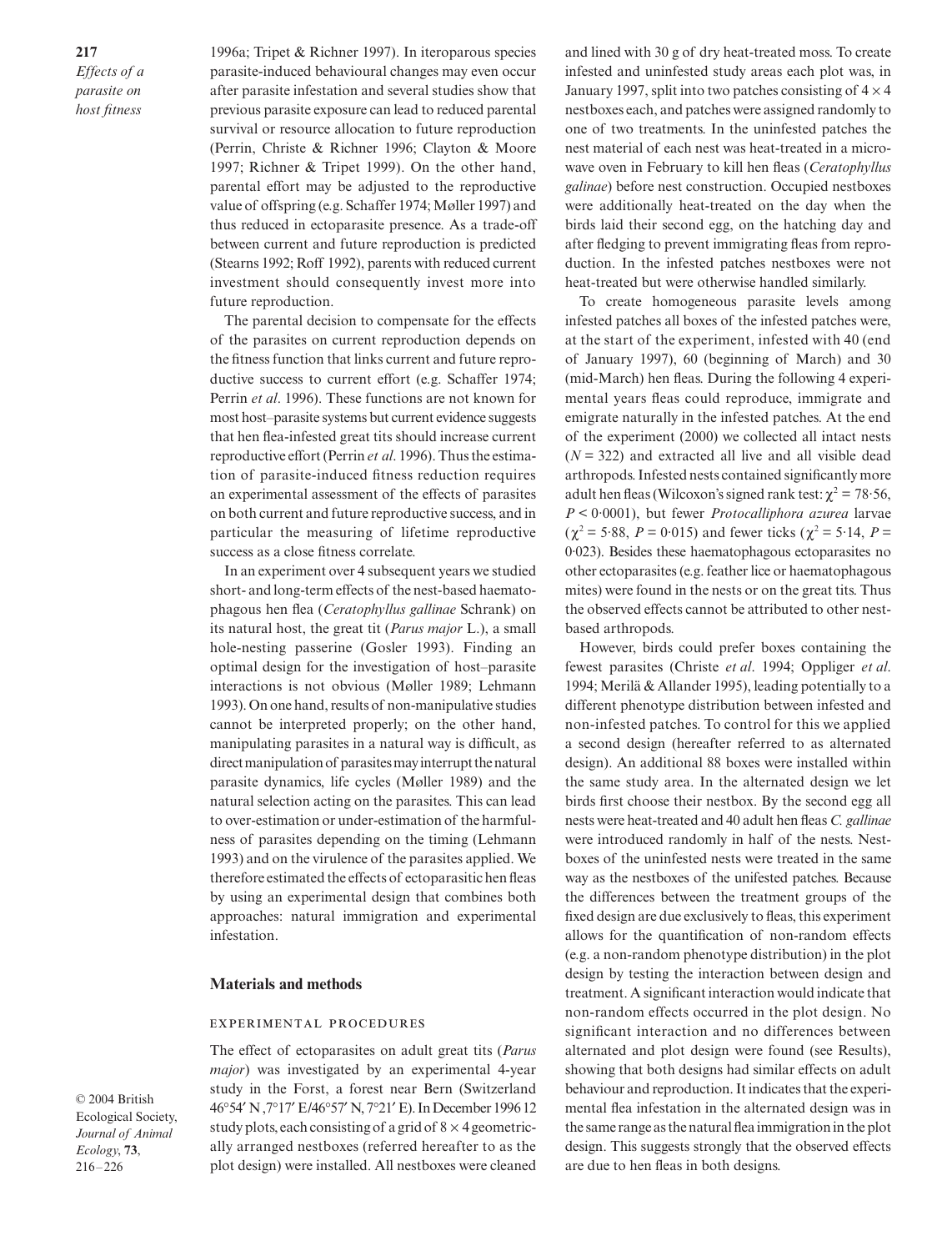**218** *P. S. Fitze, B. Tschirren & H. Richner*

© 2004 British Ecological Society, *Journal of Animal Ecology*, **73**, 216–226

In contrast to the fixed plot design, the alternated design was applied in 1997 and 1998, while in 1999 and 2000 these nestboxes were used for other experiments. All broods initiated were part of the experiment, including late-, second- and replacement-broods (hereafter referred to as second broods).

The number of eggs laid, the start of incubation and the exact hatching date were determined. In 1997 and 1998 parental feeding rates were recorded 9 days posthatching using an infrared-sensitive video camera as described in Christe, Richner & Oppliger 1996b). Infested and uninfested nests were filmed simultaneously  $(\pm 0.5 h)$ . The first 30 min after installation of the camera were not analysed. Food provisioning rates (number of nest visits with feeding of nestlings) of male and female parents were counted during the following 60 min. Thirteen days after hatching the adults were captured, individually ringed, and sex and age were determined (Jenni & Winkler 1994). Dispersal distances were calculated by first determining the coordinates of each nestbox and then calculating the shortest distances between the two boxes occupied by the same bird in consecutive years. Altitudinal differences between nestboxes were small and therefore not considered in the analyses of dispersal distance (highest nestbox: 640 m above sea level, lowest nestbox: 570 m above sea level). Distances between two boxes were rounded to the nearest 10 m before analyses. The size of the study area was approximately 4 km<sup>2</sup>.

#### **STATISTICS**

Differences between treatments in nest desertion, brood failure and mortality from egg laying until fledging due to treatment were analysed using weighted logistic regression analysis with binomial errors and a logit link using GLM Stat (Beath 2000).

Statistical significance was estimated conservatively by applying  $\chi^2$  tests if the estimated scale was  $\leq 1$ . *F*tests were used if the scale was > 1.

To avoid pseudoreplication adults captured in more than one breeding season entered our analysis when trapped for the first time. Data of subsequent breeding events were used for analysing effects of ectoparasites on future reproduction. In the analysis of future reproduction we discuss only the effects of the treatment and design of the first recorded clutch, while the effects of the treatment and the design applied to the subsequent clutch are included into the analysis but not discussed here (see Table 1).

Sexes were analysed separately.

The feeding behaviour of 130 males and 134 females (in 1997 and 1998) was recorded and food provisioning rates analysed using analyses of variance (ANOVAS).

Reproductive parameters were analysed by starting with an ANOVA including the factors treatment (infested/ uninfested), design (plot/alternated), brood (1st/2nd brood), year (1997, 1998, 1999, 2000) and all possible interactions. The final model was determined using backward elimination.

Estimates of the probability of local reproduction (φ) of the adults were calculated using the program (White & Burnham 1999; White 2000). We applied Cormack–Jolly–Seber models (e.g. Jolly 1965) to account for potential variation in capture probability among birds of different treatment groups. A total of 181 male and 174 female great tits, all captured for the first time in 1997–99 in our experimental nestboxes, were included in the analyses. Our estimates of the probability of reproducing a following year are based on the birds captured as breeders 13 days after hatching

**Table 1.** Effects of parasites on laying date, clutch size, and incubation period ( $N = 196$  females). Given are the *F*-values, the degrees of freedom, the *P*-value and the percentage variance explained

| Variable measured | Factors                   | $\boldsymbol{F}$ | d.f.  | $\boldsymbol{P}$ | $\frac{0}{0}$ |
|-------------------|---------------------------|------------------|-------|------------------|---------------|
| Date 1st egg laid | Treatment                 | 0.11             | 1,182 | 0.74             | 0.03          |
|                   | Design                    | 2.67             | 1,183 | 0.10             | 0.60          |
|                   | Brood                     | $182 - 20$       | 1,184 | < 0.001          | 43.38         |
|                   | Year                      | 19.26            | 3,184 | < 0.001          | 13.29         |
|                   | Treatment $\times$ design | 0.002            | 1,177 | 0.96             |               |
|                   | Treatment $\times$ year   | 0.99             | 3,179 | 0.40             |               |
|                   | Treatment × brood         | 0.02             | 1,178 | 0.89             |               |
| Clutch size       | <b>Treatment</b>          | 4.86             | 1,190 | 0.03             | 2.13          |
|                   | Design                    | 0.71             | 1,189 | 0.40             | 0.31          |
|                   | <b>Brood</b>              | $23 - 10$        | 1,190 | < 0.001          | $10 - 11$     |
|                   | Year                      | $4 - 08$         | 3,190 | 0.008            | 5.36          |
|                   | Treatment $\times$ design | 1.23             | 1,188 | 0.27             |               |
|                   | Treatment $\times$ year   | 0.39             | 3,185 | 0.76             |               |
|                   | Treatment $\times$ brood  | 0.08             | 1,184 | 0.78             |               |
| Incubation period | Treatment                 | 6.12             | 1,182 | $0 - 01$         | 2.95          |
|                   | Design                    | < 0.001          | 1,181 | $1 - 00$         | < 0.001       |
|                   | <b>Brood</b>              | 4.37             | 1,182 | 0.04             | 2.09          |
|                   | Year                      | 5.99             | 3,182 | < 0.001          | $8 - 60$      |
|                   | Treatment $\times$ design | 0.007            | 1,177 | 0.93             |               |
|                   | Treatment $\times$ year   | 0.29             | 3,178 | 0.83             |               |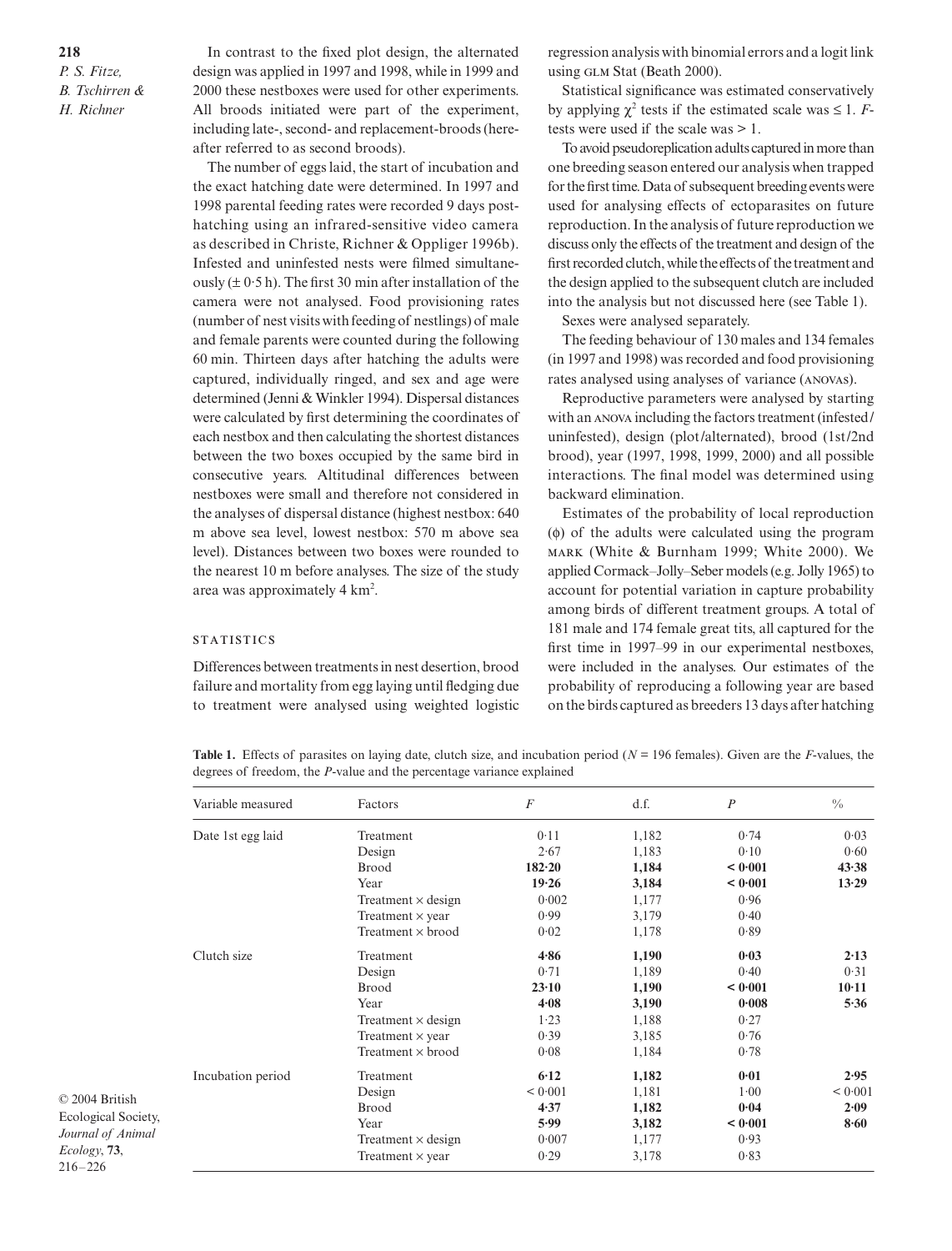**219**

**Table 2.** Nest desertion and brood failures in relation to treatment (infested/uninfested) and design (fixed plot/alternated). To estimate the significance of the factors conservatively, Chi<sup>2</sup>-tests were applied if the scale was ≤ 1 and *F*-tests were applied if the scale was > 1

| Parameter                       | Infested        | Uninfested      | Factor                    | Scale | Deviance | d.f.  | $\chi^2/F$ | P       |
|---------------------------------|-----------------|-----------------|---------------------------|-------|----------|-------|------------|---------|
| Nest desertion during egg       | 8               | $\overline{7}$  | Treatment                 | 0.26  | 0.16     | 1,516 | 0.16       | 0.69    |
| laying $(N$ nests deserted)     |                 |                 | Design                    |       | < 0.01   | 1,516 | < 0.01     | 0.96    |
|                                 |                 |                 | Year                      |       | 4.22     | 3,516 | 4.22       | 0.24    |
|                                 |                 |                 | Treatment $\times$ design |       | 1.22     | 1,512 | 1.22       | 0.27    |
|                                 |                 |                 | Treatment $\times$ year   |       | 3.29     | 1,513 | 3.29       | 0.35    |
| Nest desertion during           | 15              | 4               | Treatment                 | 0.31  | 7.57     | 1,501 | 7.57       | 0.006   |
| incubation $(N$ nests deserted) |                 |                 | Design                    |       | 1.84     | 1,501 | 1.84       | 0.18    |
|                                 |                 |                 | Year                      |       | 14.56    | 3,501 | 14.56      | 0.002   |
|                                 |                 |                 | Treatment $\times$ design |       | 0.25     | 1,498 | 0.25       | 0.62    |
|                                 |                 |                 | Treatment $\times$ year   |       | 3.60     | 1,497 | 3.60       | 0.31    |
| Complete brood failures         | 58              | 42              | Treatment                 | 1.00  | 6.53     | 1,482 | 6.58       | 0.01    |
| during the nestling period      |                 |                 | Design                    |       | 0.80     | 1,482 | 0.81       | 0.37    |
| ( <i>N</i> nests deserted)      |                 |                 | Year                      |       | 9.66     | 3,482 | 3.25       | 0.02    |
|                                 |                 |                 | Treatment $\times$ design |       | 3.53     | 1,481 | 3.57       | 0.06    |
|                                 |                 |                 | Treatment $\times$ year   |       | 3.94     | 3,478 | 1.33       | 0.26    |
| Nestling mortality till         | $1.91 \pm 0.15$ | $1.82 \pm 0.13$ | <b>Treatment</b>          | 2.42  | 3.02     | 1,378 | 1.38       | 0.24    |
| fledging $(N$ nestlings died)   |                 |                 | Design                    |       | 0.33     | 1,378 | 0.15       | 0.70    |
|                                 |                 |                 | Year                      |       | 90.69    | 3,378 | 13.76      | < 0.001 |
|                                 |                 |                 | Treatment $\times$ design |       | 2.83     | 1,377 | 1.29       | 0.26    |
|                                 |                 |                 | Treatment $\times$ year   |       | 4.29     | 3,374 | 0.65       | 0.58    |

of their nestlings. The processes leading to differences in the probability of reproducing a following year include survival, emigration and nest desertion until 12 days post-hatching. Survival analyses were started with the full model. For the model selection we used Aikake's information criterion (AIC). The model with the lowest AIC was selected as the best model using AIC-weight. Likelihood ratio tests were used to confirm the model selection. The significant parameters in the recapture probability model (Table 3a,c) remained in the model for the estimation of the probability of reproducing locally (Table 3b,d). Thus our estimates of the probability of local reproduction are independent of, e.g. hen flea-induced differences in the recapture probability and dispersal distance.

Dispersal distances of both males and females were not distributed normally. We therefore used a nonparametric rank-variance analysis with two factors (treatment: no parasites, parasites; age: 1, 2, 3 years old), using *H*-statistics (Bortz, Lienert & Boehnke 2000).

Divorce rates were analysed using logistic regression analyses with binomial errors and a logit link using the statistical package GLM Stat (Beath 2000).

For males, the frequency of extra-pair offspring was unknown; the effect of breeding in an infested nest on reproductive success was analysed for females only.

In the analysis on reproductive success over the 4 years the number of fledglings and recruits was standardized (standard normal deviates) for year and brood (1st or 2nd) (Sokal & Rohlf 1981) prior to the analyses. The standardized total number of fledglings per female was analysed using analysis of covariance (ANCOVA). To account for females captured for the first time in any of the 4 years of the experiment, the number of possible breeding attempts until the end of the experiment was included into the analyses. As several females bred twice in the annual breeding season but none three times, the number of possible broods per year was set to two. The number of recorded broods and the number of broods in infested nests were entered as covariates. The same analysis was conducted for the standardized number of recruits.

Power analyses were calculated according to Cohen (1988). Residuals of the models were tested for normality and unequal variances. If the model assumptions were not fulfilled non-parametric statistics were applied.

#### **Results**

# EFFECTS OF PARASITES ON CURRENT **REPRODUCTION**

#### *Egg laying and incubation period*

Laying date of the first egg was not significantly different between infested and uninfested broods. It was significantly different between years and broods (1st vs. 2nd broods) (Table 1). All interactions with the treatment were not significant, suggesting that parasites did not affect laying date differently between designs, years and broods. Parasites reduced clutch size significantly (uninfested nests  $9.3 \pm 0.15$ ; infested nests  $8.9 \pm 0.14$ ; Table 1, Fig. 1). The interaction between treatment and design was not significant. Females of infested nests incubated their eggs significantly longer  $(12.8 \pm 0.15 \text{ days})$ than those of uninfested nests ( $12.3 \pm 0.13$  days) (Table 1, Fig. 2). There were no significantly different effects of the treatment among designs, years, and broods.

© 2004 British Ecological Society, *Journal of Animal Ecology*, **73**, 216–226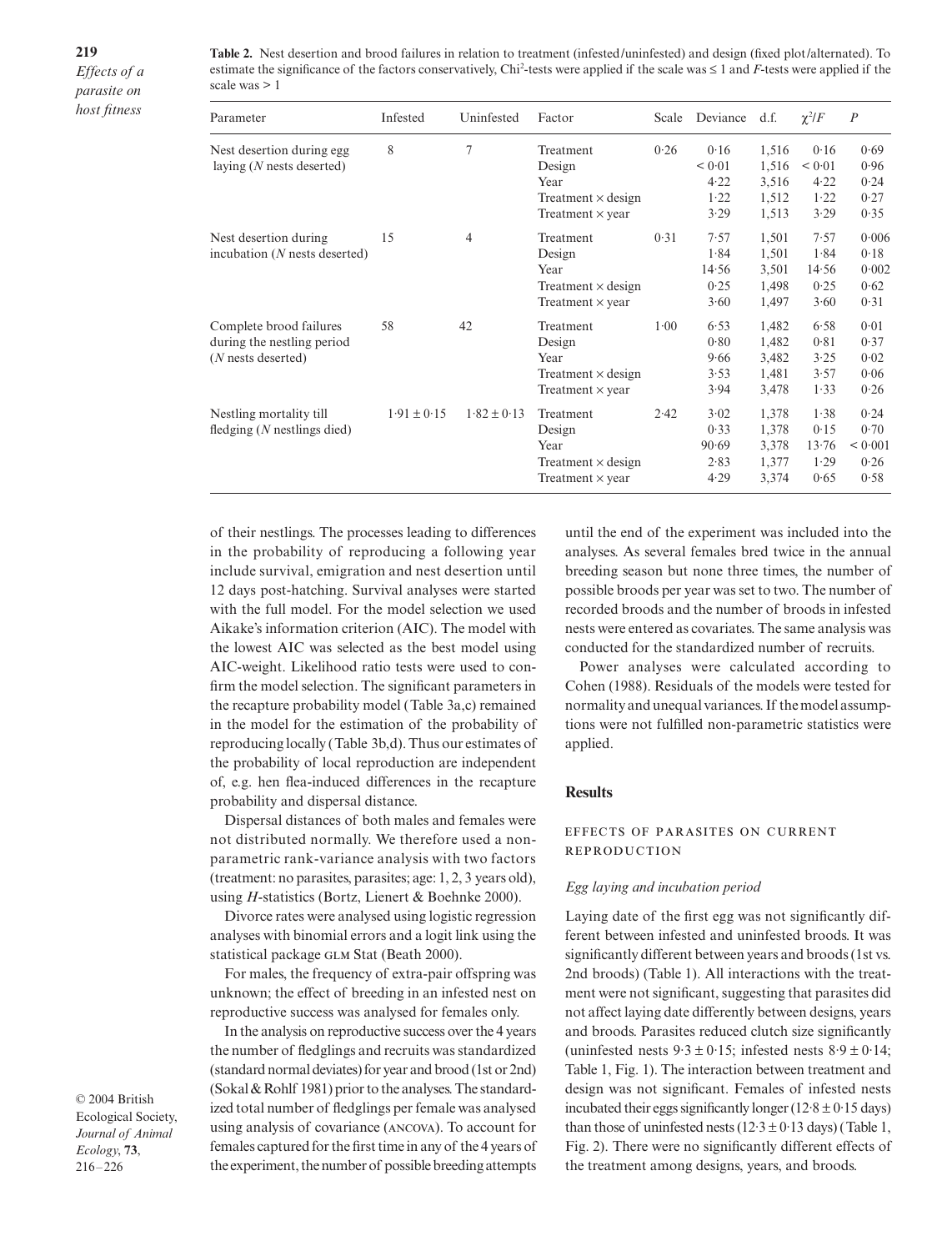**Table 3.** Probability of reproducing locally in a following year in relation to year, treatment and design. For each model the Aikaike information criterion (AIC), the AIC weight (AICw), the number of parameters (np) and the deviance are given. All models include an intercept, both for survival (φ) and recapture probability (*P*). Year (t) is entered into the model as a linear predictor. Each manipulated factor has two levels: Flea treatment (f): infested, uninfested; Design (d): plot-design, alternated design. Model algebra specification is conforming to MARK (White 2000). c\*t stands for c + t + c·t. Within each set of analyses, models are numbered according to decreasing complexity but ordered according to AIC. The selected model (the model with the lowest AIC) in each set of analyses and the key comparisons between models are shown in bold type

| Model                                                                             | AIC            | $AIC_w$ | np             | Deviance  | Models compared,<br>hypothesis tested, LRT test |
|-----------------------------------------------------------------------------------|----------------|---------|----------------|-----------|-------------------------------------------------|
| (a) Modelling female recapture probability $(P)$                                  |                |         |                |           |                                                 |
| 7. $\phi$ (f*d*t) $P(\cdot)$                                                      | $430 \cdot 11$ | 0.684   | 13             | 26.33     | $6-7$ , f, $P=1$                                |
| 6. $\phi$ (f*d*t) $P(f)$                                                          | 432.33         | 0.2257  | 14             | 26.33     | 5-6, d, $P = 0.78$                              |
| 5. $\phi(f*d*t)P(f + d)$                                                          | 434.48         | 0.0768  | 15             | 26.25     | 4–5, t, $P = 0.88$                              |
| 4. $\phi(f*d*t)P(f + d + t)$                                                      | 438.75         | 0.0091  | 17             | 26.00     | $3-4$ , f.d., $P = 1$                           |
| 3. $\phi(f*d*t)P(f + d + t + f \cdot d)$                                          | 441.04         | 0.0029  | 18             | 26.00     | 2–3, f·t, $P = 0.54$                            |
| 2. $\phi(f*d*t)P(f + d + t + f'd + f't)$                                          | 444.44         | 0.0005  | 20             | 24.77     | 1–2, Interactions, $P = 0.59$                   |
| 1. $φ(f*d*t)P(f*d*t)$                                                             | $451 \cdot 10$ | 0.00002 | 24             | 21.96     |                                                 |
| (b) Modelling female probability of reproducing locally a following year $(\phi)$ |                |         |                |           |                                                 |
| 13. $\phi(\cdot)P(\cdot)$                                                         | 413.58         | 0.6060  | $\overline{2}$ | 33.14     | 12–13, f, $P = 0.65$                            |
| 12. $\phi(f)P(\cdot)$                                                             | 415.41         | 0.2422  | 3              | 32.93     | 11-12, d, $P = 0.51$                            |
| 11. $\phi(f + d)P(\cdot)$                                                         | 417.03         | 0.1079  | 4              | 32.49     | 10-11, t, $P = 0.50$                            |
| 10. $\phi(f + d + t)P(\cdot)$                                                     | 419.81         | 0.0269  | 6              | $31-10$   | $9-10$ , f.d. $P = 0.53$                        |
| 9. $\phi(f + d + t + f \cdot d)P(\cdot)$                                          | 421.52         | 0.0114  | $\overline{7}$ | 30.70     | 8–9, f.t, $P = 0.49$                            |
| 8. $\phi(f + d + t + f \cdot d + f \cdot t) P(\cdot)$                             | 424.33         | 0.0028  | 9              | 29.26     | 7–8, Interactions, $P = 0.57$                   |
| 7. $\phi$ (f*d*t) $P(\cdot)$                                                      | $430 \cdot 11$ | 0.0002  | 13             | 26.33     |                                                 |
| (c) Modelling male recapture probability $(P)$                                    |                |         |                |           |                                                 |
| 5. $\phi$ (f*d*t) $P$ (f + d + f·d)                                               | 440.67         | 0.8394  | 16             | 20.65     | $3-5$ , t, $P=1$                                |
| 3. $\phi(f*d*t)P(f + d + t + f'd)$                                                | 445.22         | 0.0892  | 18             | 20.65     | 2–3, f.t, $P = 0.50$                            |
| 4. $\phi(f*d*t)P(f + d + t)$                                                      | 448.04         | 0.0218  | 17             | 25.76     | 3-4, f.d. $P = 0.024$                           |
| 2. $\phi(f*d*t)P(f + d + t + f \cdot d + f \cdot t)$                              | 448.45         | 0.0178  | 20             | 19.26     | 1–2, Interactions, $P = 1$                      |
| 1. $\phi(f*d*t)P(f*d*t)$                                                          | 457.92         | 0.0002  | 24             | 19.26     |                                                 |
| (d) Modelling male probability of reproducing locally a following year $(\phi)$   |                |         |                |           |                                                 |
| 12. $\phi(\cdot)P(f*d)$                                                           | 425.34         | 0.5888  | 5              | 29.18     | 11-12, f, $P = 0.72$                            |
| 11. $\phi(f)P(f*d)$                                                               | 427.29         | 0.2214  | 6              | 29.05     | 10-11, d, $P = 0.25$                            |
| 10. $\phi(f + d)P(f * d)$                                                         | 428.08         | 0.1495  | 7              | $27 - 73$ | 9–10, t, $P = 0.83$                             |
| 9. $φ(f + d + t)P(f * d)$                                                         | 431.96         | 0.0215  | 9              | 27.35     | 8-9, f.d. $P = 0.38$                            |
| $8. \phi(f + d + t + f \cdot d)P(f * d)$                                          | 433.34         | 0.0108  | 10             | 26.58     | 7–8, Interactions, $P = 0.43$                   |
| 7. $\phi(f * d * t) P(f * d)$                                                     | 440.67         | 0.0003  | 16             | 20.65     |                                                 |



**Fig. 1.** Number of eggs laid in relation to the parasite treatment. Residual values of the final model (see Table 1) are presented. For statistics see Table 1.

**NEST DESERTION** 

© 2004 British Ecological Society, *Journal of Animal Ecology*, **73**, 216–226

During the 4 experimental years six of 216 infested and six of 231 uninfested nests of the fixed plot design, and two of 37 infested and one of 38 uninfested nest of the altern-

ated design were deserted during egg laying. Nest desertion was not significantly different between treatments. During incubation 13 (6.2%) infested and three  $(1.3\%)$ uninfested nests of the fixed plot design and two  $(5.7\%)$ infested and one  $(2.7\%)$  uninfested nests in the alternated design failed. Infested nests were abandoned more frequently (Table 2). The rate of nest desertion differed between years. All interactions were not significant.

During the nestling period 58 (25·2%) infested and 42 (16·9%) uninfested nests failed. The proportion of complete nest failures during the nestling period was significantly higher in infested nests (Table 4). Nestling mortality in successful nests was not significantly higher in infested nests (1.91  $\pm$  0.15) than in uninfested nests  $(1.82 \pm 0.13;$  Table 2).

# ADULT INVESTMENT DURING THE NESTLING PERIOD

In the presence of parasites parents provided their nestlings with food for a significantly longer time (uninfested:  $19.5 \pm 0.2$  days; infested:  $20.2 \pm 0.2$  days,  $F_{1,165} = 8.01, P = 0.005, 4.63\%$  of total variance explained).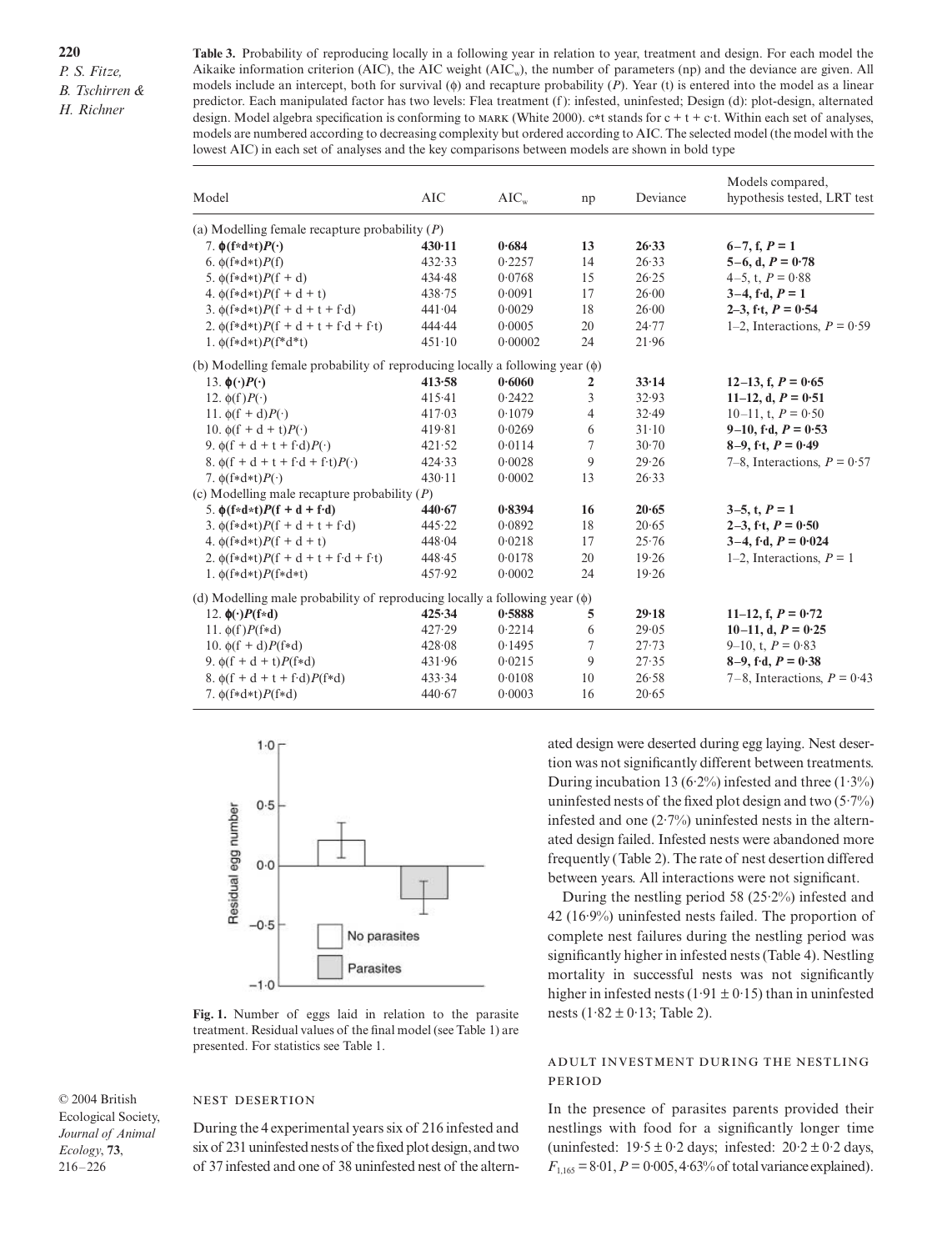**221**

*Effects of a parasite on host fitness*

**Table 4.** Effects of parasites on future reproductive traits (for more details see Statistics)

| Variable measured | Factors                                 | $\boldsymbol{F}$ | d.f. | $\boldsymbol{P}$ |
|-------------------|-----------------------------------------|------------------|------|------------------|
| Date 1st egg laid | Treatment                               | 0.11             | 1,82 | 0.75             |
|                   | Design                                  | 3.06             | 1,87 | 0.08             |
|                   | <b>Brood</b>                            | 0.19             | 1,83 | 0.67             |
|                   | Year                                    | 7.28             | 2,88 | 0.001            |
|                   | Treatment $\times$ design               | 1.80             | 1,80 | 0.18             |
|                   | Treatment $\times$ year                 | 0.78             | 2,78 | 0.46             |
|                   | Treatment $\times$ subsequent treatment | 0.06             | 1,77 | 0.81             |
| Clutch size       | Treatment                               | 0.58             | 1,88 | 0.45             |
|                   | Design                                  | 0.68             | 1,89 | 0.41             |
|                   | <b>Brood</b>                            | 0.47             | 1,90 | 0.50             |
|                   | Year                                    | 5.69             | 2,94 | 0.005            |
|                   | Treatment $\times$ design               | 0.18             | 1,87 | 0.68             |
|                   | Treatment $\times$ year                 | 0.42             | 2,83 | 0.66             |
|                   | Treatment $\times$ subsequent treatment | 0.09             | 1,85 | 0.76             |
| Incubation period | Treatment                               | 0.24             | 1,85 | 0.63             |
|                   | Design                                  | $1-12$           | 1,88 | 0.29             |
|                   | <b>Brood</b>                            | 0.63             | 1,87 | 0.43             |
|                   | Year                                    | 1.44             | 2,89 | 0.24             |
|                   | Treatment $\times$ design               | 1.31             | 1,81 | 0.26             |
|                   | Treatment $\times$ year                 | 1.41             | 2,79 | 0.25             |
|                   | Treatment $\times$ subsequent treatment | 0.41             | 1,78 | 0.53             |
| Number fledglings | Treatment                               | 0.92             | 1,91 | 0.34             |
|                   | Design                                  | 2.96             | 1,92 | 0.09             |
|                   | <b>Brood</b>                            | 0.27             | 1,90 | 0.60             |
|                   | Year                                    | 8.54             | 2,95 | < 0.001          |
|                   | Treatment $\times$ design               | 0.01             | 1,84 | 0.92             |
|                   | Treatment $\times$ year                 | 0.12             | 2,85 | 0.89             |
|                   | Treatment $\times$ subsequent treatment | 0.40             | 1,88 | 0.53             |



**Fig. 2.** Incubation period in relation to parasite treatment. For statistics see Table 1.

All interactions and the factors design, brood and year were not significant  $(P > 0.1)$ .

© 2004 British Ecological Society, *Journal of Animal Ecology*, **73**, 216–226

Females of infested nests did not provide more food to offspring per hour than those of uninfested nests  $(F<sub>1,121</sub> < 0.01, P = 0.97)$ . Female food provisioning rate was slightly but not significantly different between years  $(F_{1,122} = 3.45, P = 0.07, 2.16\%$  of total variance explained) and designs  $(F_{1,122} = 3.90, P = 0.05, 2.1\%)$ . Larger broods  $(F_{1,122} = 16.76, P \le 0.0001, 10.17\%$  of total variance explained) and broods early in the season  $(F_{1,122} = 23.09)$ ,  $P \leq 0.0001$ , 13.34%) were provided with significantly more food. The interactions were not significant  $(P > 0.1)$ .

Similarly, males of infested nests did not provide more food to offspring than those of uninfested nests. Male food provisioning was not different between treatment groups  $(F_{1,123} = 0.11, P = 0.74)$  and designs  $(F_{1,124} =$ 0.41,  $P = 0.52$ , 0.28%), but between years  $(F_{1.125} = 5.23)$ ,  $P = 0.02$ , 3.51% of total variance explained). Larger broods  $(F_{1,125} = 7.20, P = 0.008, 4.84\%$  of total variance explained) and broods early in the season  $(F_{1,125} = 14.3)$ ,  $P < 0.001$ , 9.64%) were provided with significantly more food. There were no significant interactions  $(P > 0.1)$ .

#### **FLEDGLING NUMBER**

The number of fledglings in the first recorded brood was significantly lower in females breeding in infested nests  $(F_{1,192} = 5.19, P = 0.02)$ . There were both significant annual differences  $(F_{3,192} = 9.20, P \le 0.001)$  and significant differences between first and second broods  $(F<sub>1,191</sub> = 9.08, P = 0.003)$  in the number of fledglings and there was no significant difference between designs  $(F_{1,190} < 0.001, P = 0.99)$ . All interactions were not significant ( $P \le 0.24$ ).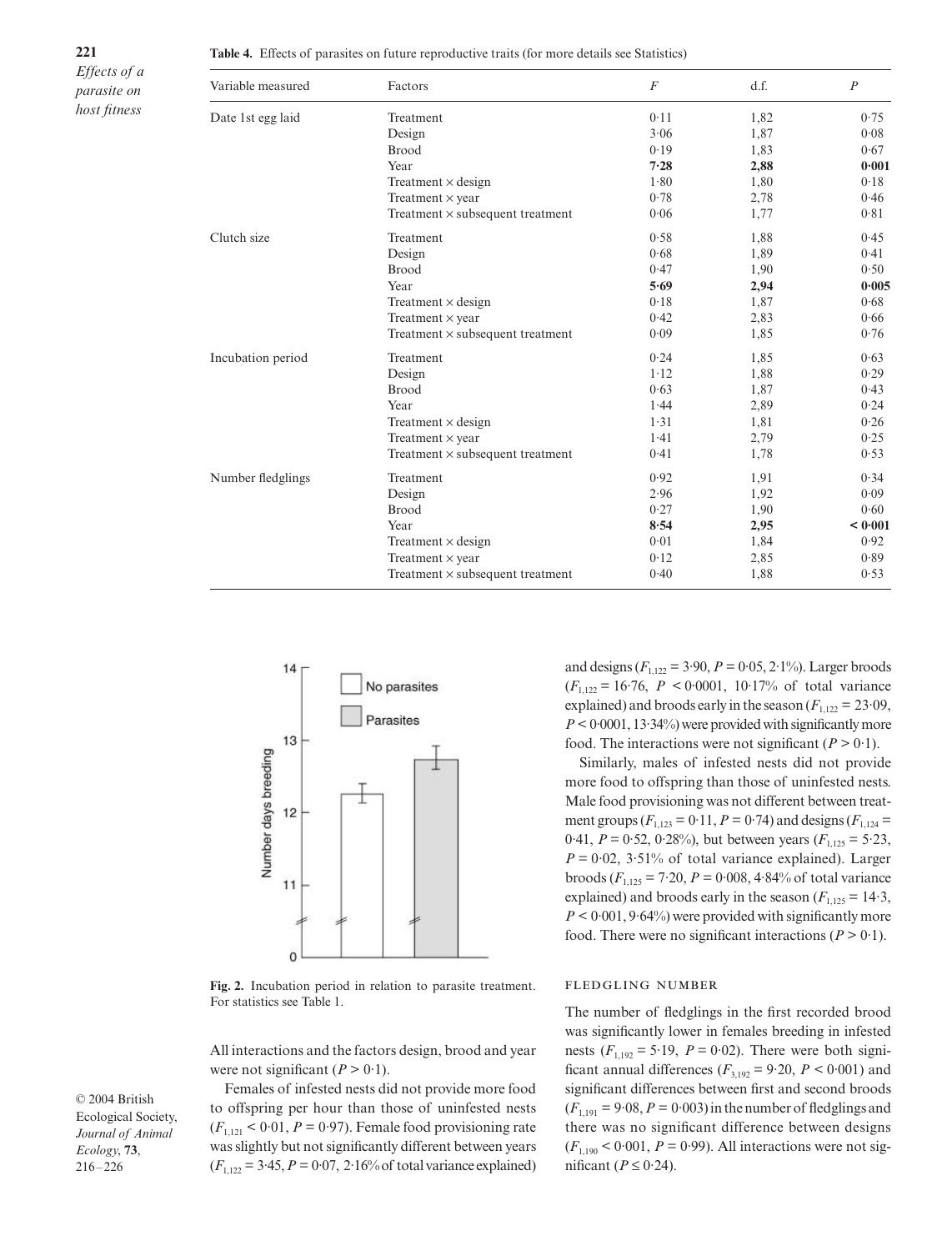# EFFECTS OF PARASITES ON FUTURE **REPRODUCTION**

#### *Egg laying and incubation period*

The laying date of the subsequent clutch was not significantly different between females that bred previously in infested and uninfested nests, between designs or between broods, but it was significantly different between years (Table 4). All interactions were not significant. This suggests that the parasite treatment did not affect future laying date differently among designs, years and broods. There was no significant interaction between the treatment of the first recorded brood and the treatment of the subsequent brood. The number of eggs of the subsequent brood was not influenced significantly by the treatment applied to the first recorded brood (Table 4). None of the interactions was significant and future incubation period was not affected significantly by any of the factors (see Table 4).

#### *Adult investment during the nestling period*

The length of the subsequent nestling period was not influenced significantly by the treatment  $(F_{1,79} = 0.02)$ ,  $P = 0.90$ , the design ( $F_{1,84} = 0.85$ ,  $P = 0.36$ ) and the brood  $(F_{1,81} = 0.53, P = 0.47)$  of the first recorded brood. Future nestling period was significantly different between years  $(F_{2.85} = 4.18, P = 0.02)$ . All interactions were not significant ( $P > 0.5$ ). Rates of food provisioning of 38 females and 33 males were recorded. The treatment applied to the first recorded brood did not cause significant differences in female and male food provisioning rates (females:  $F_{1,34} = 2.55$ ,  $P = 0.12$ ; males:  $F_{1,27} \le 0.001$ ,  $P = 0.99$ ) in the subsequent brood. The design in which females were breeding during the first recorded brood significantly affected female provisioning rates  $(F<sub>1,35</sub> = 13.93, P = 0.001)$ , while male provisioning rates were not significantly different between designs  $(F_{1,31} = 0.11, P = 0.74)$ . The number of nestlings had no significant effect on male and female provisioning rates (males:  $F_{1,28} = 0.06$ ,  $P = 0.82$ ; females:  $F_{1,32} = 0.28$ ,  $P = 0.60$ ) and the interactions were not significant  $(P > 0.1)$ .

#### *Fledgling numbers*

The number of fledglings during the subsequent breeding attempt was not influenced significantly by the treatment applied to the first recorded brood (Table 4), and it was not different between designs and broods of the first recorded brood. It differed significantly between years (Table 4).

© 2004 British Ecological Society, *Journal of Animal Ecology*, **73**, 216–226

#### *Probability of breeding and dispersal*

Ninety-one of 174 breeding females (56·3%) and 81 of 181 breeding males (44·8%) were recaptured as breeders in our study area a following year. The prob-



**Fig. 3.** Male and female dispersal distance (m) in relation to parasite treatment. Quantile boxes and 10% and 90% quantiles are shown. For statistics see Results.

ability of reproducing locally a following year (φ) was in both sexes not affected significantly by parasites (Table 3b,d, model 12–13). Recapture probability and local reproduction were modelled together. Estimates of local reproduction are therefore not biased by different recapture probabilities or dispersal distances between treatments.

In females the recapture probability (*P*) was not affected by any of the variables (Table 3a). In males recapture probability was differently affected by parasites in the two designs (Table 3c, models 3–4). While uninfested males in the plot design were recaptured with a higher probability than the infested males, in the alternated design, the infested males were recaptured with a higher probability.

Females dispersed  $160 \pm 30$  m (median: 95 m, lower quartile: 50 m, upper quartile: 150 m) and males  $140 \pm$ 40 m (median: 70 m, lower quartile: 50 m, upper quartile: 160 m) between breeding attempts. While infested females dispersed longer distances (*N* = 48, median: 105 m, lower quartile: 55 m, upper quartile: 120 m) than uninfested females ( $N = 50$ , median: 70 m, lower quartile: 50 m, upper quartile:  $120 \text{ m}$ ) ( $N = 98$ , H =  $17.8$ , *P* < 0·0005, Fig. 3), parasites did not affect dispersal in males (infested:  $N = 42$ , median: 70 m, lower quartile: 50 m, upper quartile: 120 m; uninfested: *N* = 39, median 70 m, lower quartile: 50 m, upper quartile:  $140$  m; H =  $1.45, P > 0.2, Fig. 3$ ).

#### *Divorce*

In 83 females the breeding partners of the first and second recorded breeding attempts were captured. Fortyfour  $(53.0\%)$  of the recaptured females were breeding with another male a following year. As breeding partners may die from one year to another, the change of partner may not be due exclusively to divorce. Thus we analysed confirmed divorces (where the males were recorded as being still alive but breeding with another female) and females breeding with another partner for unknown reasons separately. The estimate of confirmed divorce under-estimates the real divorce rate as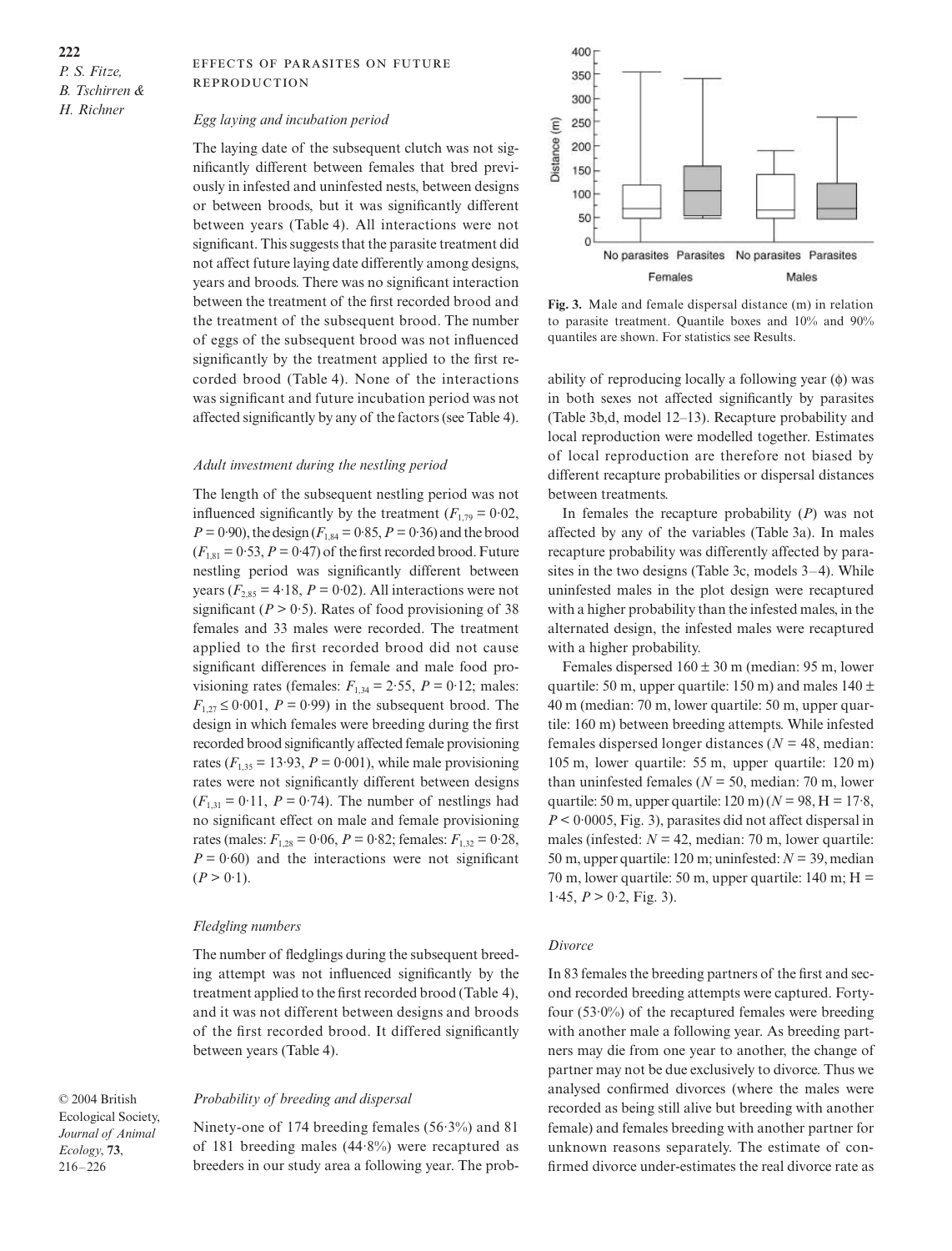emigrating and non-breeding partners, and partners breeding in natural cavities were not recorded.

Confirmed divorce was rare (five infested females, seven uninfested females) and not significantly different between treatments (scale = 1·38;  $ΔD = 1.46$ ,  $F_{1.47} = 1.43$ ,  $P = 0.24$ ), designs ( $\Delta D = 0.02$ ,  $F_{1,46} = 0.02$ ,  $P = 0.90$ ), and years (ΔD = 6·21,  $F_{2,45}$  = 3·02,  $P$  = 0·06). The interactions with the treatment were not significant ( $P > 0.38$ ). The number of females breeding with another partner for unknown reasons was not significantly different between treatments ( $\Delta D = 3.27$ ,  $F_{1,69} = 2.39$ ,  $P = 0.13$ ), designs  $(\Delta D = 0.24, F_{1.66} = 0.18, P = 0.68)$  and years ( $\Delta D = 4.81$ ,  $F_{2,67} = 1.80$ ,  $P = 0.17$ ). The interactions with the treatment were not significant ( $P > 0.90$ ).

Thirty-seven  $(48.1\%)$  of the recaptured 77 males with known breeding partner were breeding with another female a following year. Confirmed divorce was rare (three infested males, seven uninfested males) and not significantly different between treatments (scale  $= 0.88$ ;  $\Delta D = 2.94$ ,  $\chi^{2}_{1,48} = 2.94$ ,  $P = 0.09$ ), designs ( $\Delta D = 0.57$ ,  $\chi^2_{1,45} = 0.57, P = 0.45$ , and years ( $\Delta D = 3.47, \chi^2_{1,46} = 3.47$ ,  $P = 0.18$ ) and there were no significant effects (all  $P > 0.4$ ) of those on the frequency of divorce for unknown reason. This suggests that divorce was not affected by ectoparasites.

### EFFECTS OF PARASITES ON LIFETIME REPRODUCTIVE SUCCESS

The total number of fledglings per female decreased significantly with the number of breeding attempts in nests with fleas (Table 5a, Fig. 4). Similarly, the number of recruits per female was negatively correlated with the number of breeding attempts in nests containing fleas (Table 5b, Fig. 5). The number of breeding attempts influenced the number of fledglings significantly (Table 5a), and was positively but not significantly correlated with the number of recruits (Table 5b).

The number of breeding attempts was not correlated significantly with the percentage of broods raised in infested nests  $(F_{1,196} = 1.03, P = 0.31)$  when controlling for the number of possible breeding events  $(F_{1,196} = 32.56$ ,  $P \leq 0.001$ ) and there was no significant interaction between the percentage of broods raised in infested nests and the number of possible broods  $(F_{1,195} = 0.23)$ ,  $P = 0.63$ .



**Fig. 4.** Total number of fledglings produced by a female over the 4 experimental years in relation to the number of breeding attempts in the presence of fleas. Residual values of the model are shown (see Table 5a,  $y = 0.363 - 0.388x$ ).



**Fig. 5.** Total number of recruits produced by a female over the 4 experimental years in relation to the number of breeding attempts in the presence of fleas. Residual values of the model are shown (see Table 5b,  $y = 0.215 - 0.217x$ ).

## **Discussion**

# EFFECTS OF ECTOPARASITES ON CURRENT **REPRODUCTION**

Our study investigates experimentally ectoparasitemediated costs at different stages of current and future reproduction. We show experimentally that hen fleas

**Table 5.** Total number of fledglings (a) and recruits (b) produced by a female over the 4 experimental years in relation to the number of breeding attempts in presence of fleas. The number of possible breeding attempts and the number of total recorded breeding attempts were included into the model as covariates (for details see Methods)

|                             | <b>Factors</b>                      | F     | d.f.  | D       | $\frac{0}{0}$ |
|-----------------------------|-------------------------------------|-------|-------|---------|---------------|
| (a) Total number fledglings | Number possible breeding attempts   | 0.74  | 1.195 | 0.39    | 0.34          |
|                             | Number breeding attempts            | 3.98  | 1.195 | 0.048   | 1.86          |
|                             | Number breeding attempts with fleas | 17.80 | 1.195 | < 0.001 | 8.34          |
| (b) Total number recruits   | Number possible breeding attempts   | 0.26  | 1.170 | 0.61    | 0.15          |
|                             | Number breeding attempts            | 2.72  | 1.170 | 0.10    | 1.53          |
|                             | Number breeding attempts with fleas | 7.68  | 1.170 | 0.006   | 4.31          |

© 2004 British Ecological Society, *Journal of Animal Ecology*, **73**, 216–226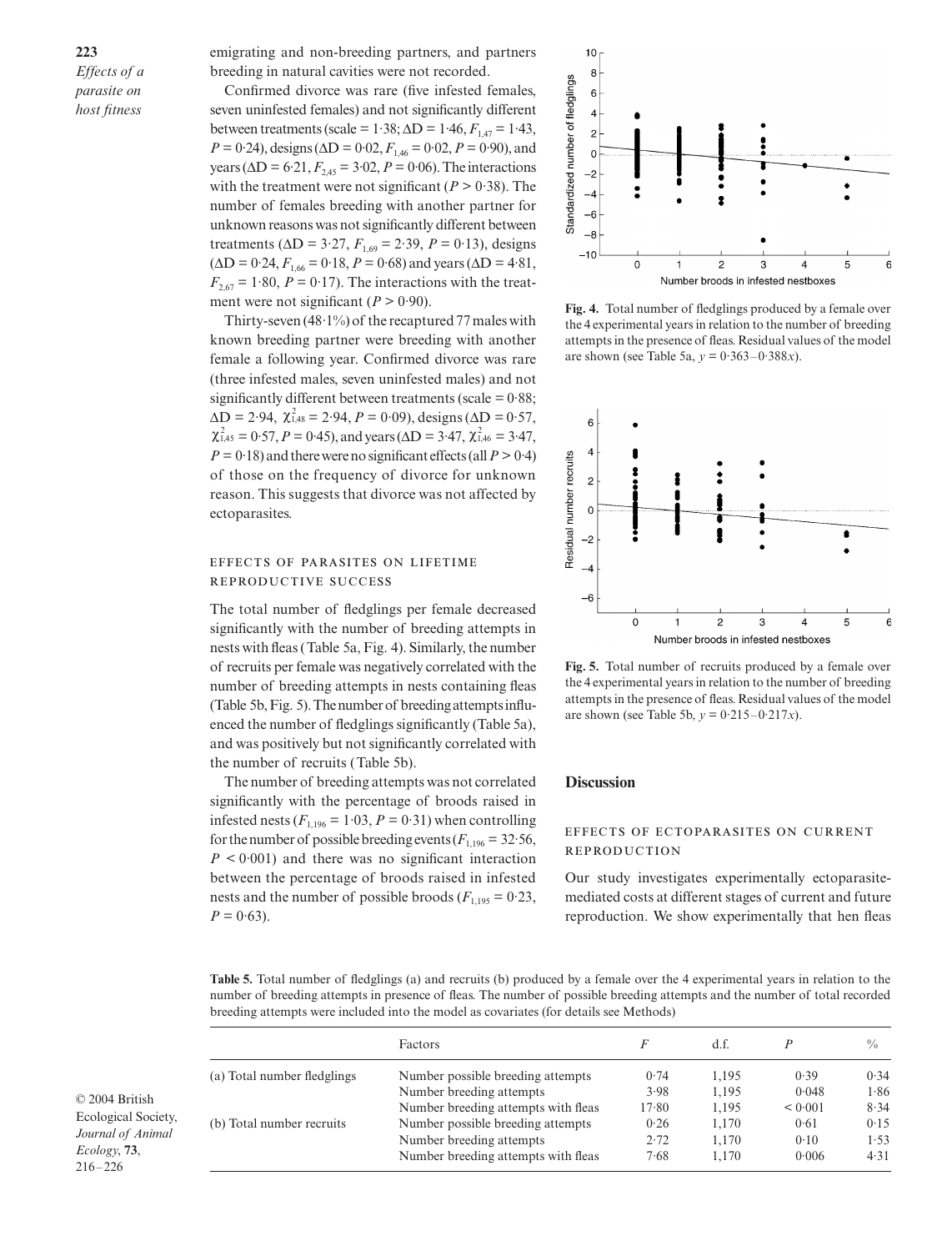**224** *P. S. Fitze, B. Tschirren & H. Richner*

enhance nest desertion during incubation (see also Oppliger *et al*. 1994), raise the probability of a complete nest failure during the nestling period and enhance nestling mortality in successful nests slightly but not significantly. The negative effect of fleas on nestling mortality is explained mainly by complete nest failures rather than individual nestling mortality. This supports the idea that adults abandon their broods once a certain threshold of negative ectoparasite impact is reached (e.g. Brown & Brown 1986), due probably to a trade-off between investment into current and future reproduction.

Female great tits laid significantly fewer eggs and the nestling period was prolonged in the presence of longcycled hen fleas (generation period around  $\geq 15$  days) (Richner & Heeb 1995; Tripet & Richner 1999). This result contrasts with theoretical models predicting an enlarged clutch size and prolonged nestling period in the presence of long-cycled parasites in order to reduce the parasite impact per nestling (Richner & Heeb 1995). The net gain in condition (condition gain per day – condition loss due to parasites) is suggested to be positive in the presence of long-cycled parasites as long as the subsequent parasite generation does not hatch. Thus a prolonged nestling period may result in relatively better offspring condition and thus higher survival to recruitment (e.g. Martin 1987).

The observed clutch size reduction in our study would, however, be predicted for short-cycled parasites (e.g. mites: generation period 5–7 days) because clutch size reduction is suggested to reduce the nestling period and thus the duration of exposure to parasites (Richner & Heeb 1995). The number of parasites per nestling increases faster over a given time unit in short-cycled parasites. Therefore, staying an additional day in a nest infested with short-cycled parasites might severely reduce nestling condition and thus survival to recruitment (Møller 1993). Here we show that great tits adjust their behaviour in the presence of hen fleas, on one hand, as predicted for a short-cycled parasite and on the other hand, as predicted for a long-cycled parasite, suggesting that a third optimal strategy for intermediate cycled parasites may exist.

In the presence of parasites females incubated their eggs significantly longer (see also Møller 1993), probably as a result of enhanced nest sanitation activities at the expense of incubation (Christe *et al*. 1996b). Parasites further increased the nestling period, suggesting that they increase reproductive cost. Parents may additionally have compensated for the parasite impact by increasing the rate of food provisioning (Christe *et al*. 1996a; Tripet & Richner 1997); this was, however, not the case in our study. In the study of Christe *et al*. (1996a) males but not females increased their food provisioning by 57·4% in the presence of fleas (*N* = 30 broods). The effect size ( $d \approx 0.95$ ) was approximately 26 times higher than the one found in our study  $(d =$ 0·036) and the power of detecting a similar effect was 100% in our study, suggesting that the difference between

© 2004 British Ecological Society, *Journal of Animal Ecology*, **73**, 216–226

the two studies might be due to different strategies or different constraints among different host populations.

Our results do not support the idea that due to environmental differences or similarly varying virulence of ectoparasites among years, the impact of fleas on their hosts differs between years (Allander 1998), as all interactions between year and treatment were not significant. This suggests that fleas are a relatively constant selective force in the evolution of their host's life history.

# EFFECTS OF ECTOPARASITES ON FUTURE **REPRODUCTION**

#### *Reproductive parameters*

Future reproduction was not affected significantly by ectoparasites in adult great tits. Neither the number of eggs laid, the time spent incubating the eggs, the length of the nestling period, the parental feeding rates nor the number of fledglings were influenced by the ectoparasite treatment applied to the previous brood (Table 4).

Interestingly, effects of hen fleas on future reproduction were found in adult blue tits even with a small sample size  $(N = 20)$  (Richner & Tripet 1999), suggesting that hen fleas may act differently on future reproduction of different host species. Similarly, Møller (1993) found that high mite loads delayed future laying date, decreased future clutch and brood size and increased future incubation period in barn swallows (*Hirundo rustica*). In contrast to our findings, both studies demonstrate long-term effects of ectoparasites on adult birds, suggesting that the effects of ectoparasites cannot be generalized among different hosts.

# *Parasite-mediated investment into current and future reproduction*

In agreement with the hypothesis that parasites have direct negative effects, we show both that ectoparasitic hen fleas increased parental effort and thus the costs of current reproduction and that ectoparasite infestation reduces the host's lifetime reproductive success.

The second alternative hypothesis predicts that parents should adjust their reproductive effort to the reproductive value of their offspring (Schaffer 1974; Møller 1997). According to this hypothesis parents should reduce their investment in the presence of hen fleas and enhance future reproduction (Stearns 1992; Roff 1992).

These predictions are, however, not supported by our study, as current but not future reproductive investment was enhanced. Our study thus supports the idea that parasites have a direct negative effect and that parents adjust only current reproductive investment.

#### *Probability of local reproduction, Dispersal and Divorce*

Brown, Brown & Rannala (1995) showed that fumigated and thus ectoparasite-free adult cliff swallows (*Hirundo pyrrhonota*) survived better to the following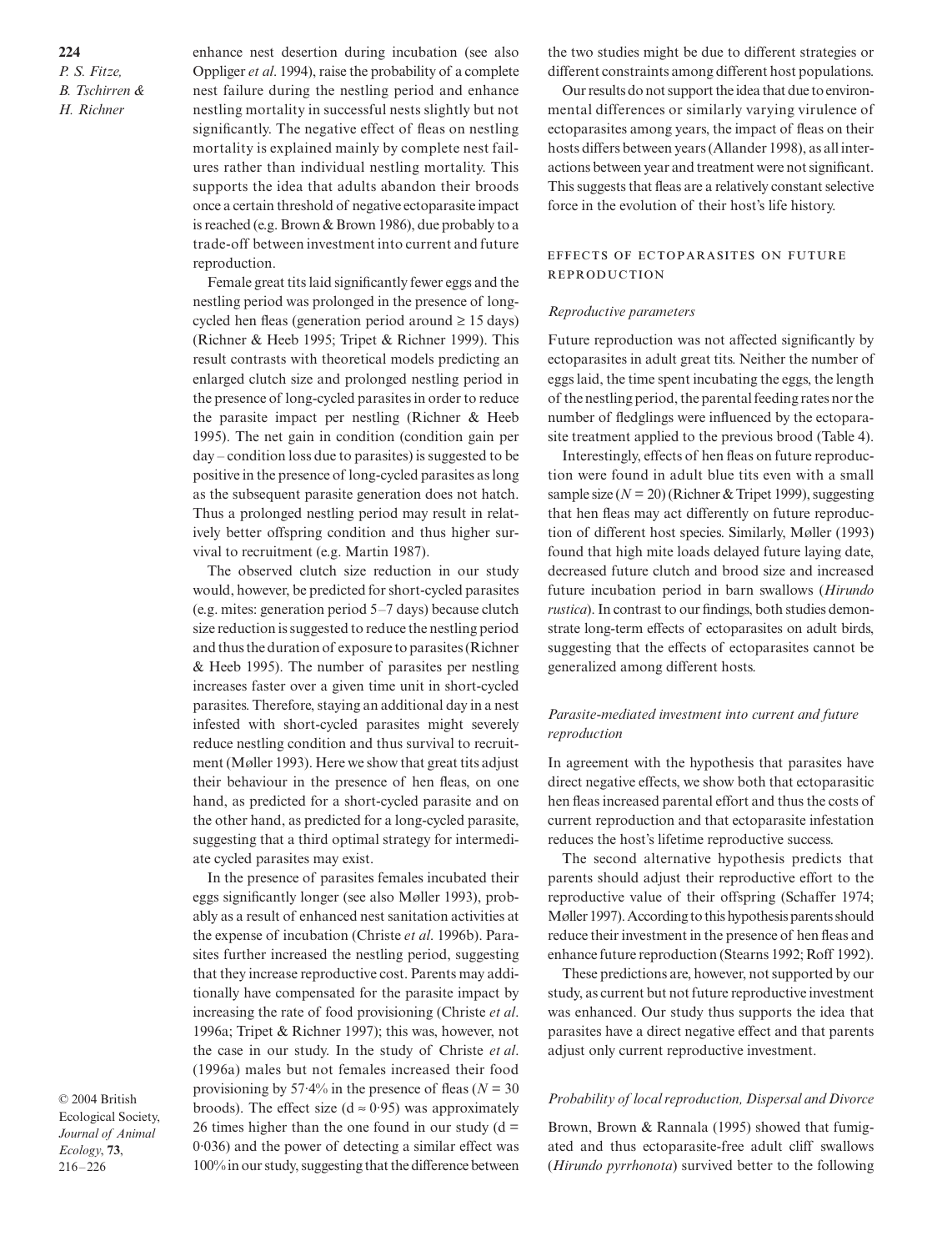breeding season than non-fumigated birds. Cliff swallows were infested by several species of ectoparasites, all being removed by fumigation. Therefore it remains open whether the observed effect on adult survival was due to chewing lice, swallow bugs or fleas.

In contrast, in our study parasites did not affect the probability of reproducing locally a following year (φ). On average infested females dispersed one nestbox further than uninfested ones (Fig. 3), probably as a result of active parasite avoidance, as proposed by Brown & Brown (1992) and Boulinier, McCoy & Sorci (2001). Occupying another nestbox the following year is advantageous as hen fleas pass the winter in nestboxes and start to disperse in February, thereby colonizing the surroundings. The chance of breeding again in an infested nest is therefore smaller (personal observations) when dispersing more than 50 m. Contrasting to natal dispersal where dispersal distances were reduced in hen flea presence (Heeb *et al*. 1999), the adult dispersal distances were much smaller and parasites did affect dispersal distances positively.

The probability of divorce in great tits is shown to be higher in pairs with low reproductive success (Linden 1991; Dhondt & Adriaensen 1994). Although infested females laid fewer eggs, parental effort was increased and less young were fledging, there was no significant effect of parasite treatment on divorce.

# EFFECTS OF ECTOPARASITES ON LIFETIME REPRODUCTIVE SUCCESS

Both the total number of fledglings and the number of local recruits per female decreased significantly with the number of breeding attempts in infested nests (Table 5a,b, Figs 4 and 5). Only 3·2% of the adults captured in 1997 survived until 2001, showing that measuring the impact of hen fleas among 4 consecutive years covers the entire life span of most adult great tits in the studied population. Therefore, the current study demonstrates experimentally that females were not able to compensate for the negative effects during a following breeding attempt and thus that hen fleas reduce the host's lifetime reproductive success. As there was no significant correlation between the percentage of broods raised in infested nests and the number of breeding events, the negative effects of hen fleas on lifetime reproductive success are due to a reduced breeding success in each event, rather than a reduced number of breeding events.

In conclusion, we demonstrate that flea infestation leads to higher nest failure during the incubation and nestling period, to a reduced clutch size, a prolonged incubation period and to a reduced number of fledglings. Furthermore, fleas raise parental reproductive costs by extending the nestling period, and influence female but not male dispersal. In contrast to findings in other species, fleas did not affect future reproduction significantly. Because fleas raise the probability of nest desertion and parents of deserted nests could not

© 2004 British Ecological Society, *Journal of Animal Ecology*, **73**, 216–226

be identified, our study actually under-estimates the observed, significant negative effects of hen fleas on lifetime reproductive success. Nevertheless, our data show that parents could not compensate fully for the negative effects of fleas during subsequent breeding attempts and we did not find support that fleas impair hosts differently among years. This study suggests, therefore, that hen fleas are a relatively constant evolutionary force and underlines their importance for the evolution of the life history of its most common host.

# **Acknowledgements**

We thank K. Büchler, B. Holzer, A. Jacot, A. Klingenböck, V. Saladin and F. Tripet for their help in catching adult birds and J. Zbinden for analysing a part of the films. The work was supported financially by the Swiss National Science Foundation (grant nos 31–43570·95 and 31–53956·98 to H. Richner). The experiment was conducted under a licence provided by the Office of Agriculture of the Canton of Berne.

#### **References**

- Allander, K. (1998) The effects of an ectoparasite on reproductive success in the great tit: a 3-year experimental study. *Canadian Journal of Zoology*, **76**, 19–25.
- Beath, K. (2000) *GLM Stat*, version 5·2·1. Sydney. Bortz, J., Lienert, G.A. & Boehnke, K. (2000) *Verteilungsfreie Methoden in der Biostatistik*. Springer, Berlin, Heidelberg.
- Boulinier, T., McCoy, K.D. & Sorci, G. (2001) *Dispersal and Parasitism in Dispersal* (eds J. Clobert, E. Danchin, A.A. Dhondt & J.D. Nichols), pp. 169–179. Oxford University Press, Oxford.
- Brown, C.R. & Brown, M.B. (1986) Ectoparasitism as a cost of coloniality in cliff swallows *Hirundo pyrrhonota*. *Ecology*, **67**, 1206–1218.
- Brown, C.R. & Brown, M.B. (1992) Ectoparasitism as a cause of natal dispersal in cliff swallows. *Ecology*, **73**, 1718–1723.
- Brown, C.R., Brown, M.B. & Rannala, B. (1995) Ectoparasites reduce long-term survival of their avian host. *Proceedings of the Royal Society London, Series B*, **262**, 313–319.
- Christe, P., Oppliger, A. & Richner, H. (1994) Ectoparasite affects choice and roost sites in the great tit *Parus major*. *Animal Behaviour*, **47**, 895–898.
- Christe, P., Richner, H. & Oppliger, A. (1996a) Begging, food provisioning, and nestling competition in great tit broods infested with ectoparasites. *Behavioral Ecology*, **7**, 127– 131.
- Christe, P., Richner, H. & Oppliger, A. (1996b) of great tits and fleas: sleep baby sleep … *Animal Behavior*, **52**, 1087–7092.
- Clayton, D.H. & Moore, H. (1997) *Host–Parasite Evolution*. Oxford University Press, Oxford.
- Cohen, J. (1988) *Statistical Power Analysis for the Behavioral Sciences*, 2nd edn. Academic Press, New York.
- Dhondt, A.A. & Adriaensen, F. (1994) Causes and effects of divorce in the blue tit *Parus caeruleus*. *Journal of Animal Ecology*, **63**, 979–987.
- Gosler, A. (1993) *The Great Tit*. Hamlyn Limited, London.
- Heeb, P., Werner, I., Mateman, A.C., Klliker, M., Brinkhof, M.W.G., Lessells, C.M. & Richner, H. (1999) Ectoparasite infestation and sex-biased local recruitment of hosts. *Nature*, **400**, 63–65.
- Jenni, L. & Winkler, R. (1994) *Moult and Ageing of European Passerines*. Academic. Press, London.